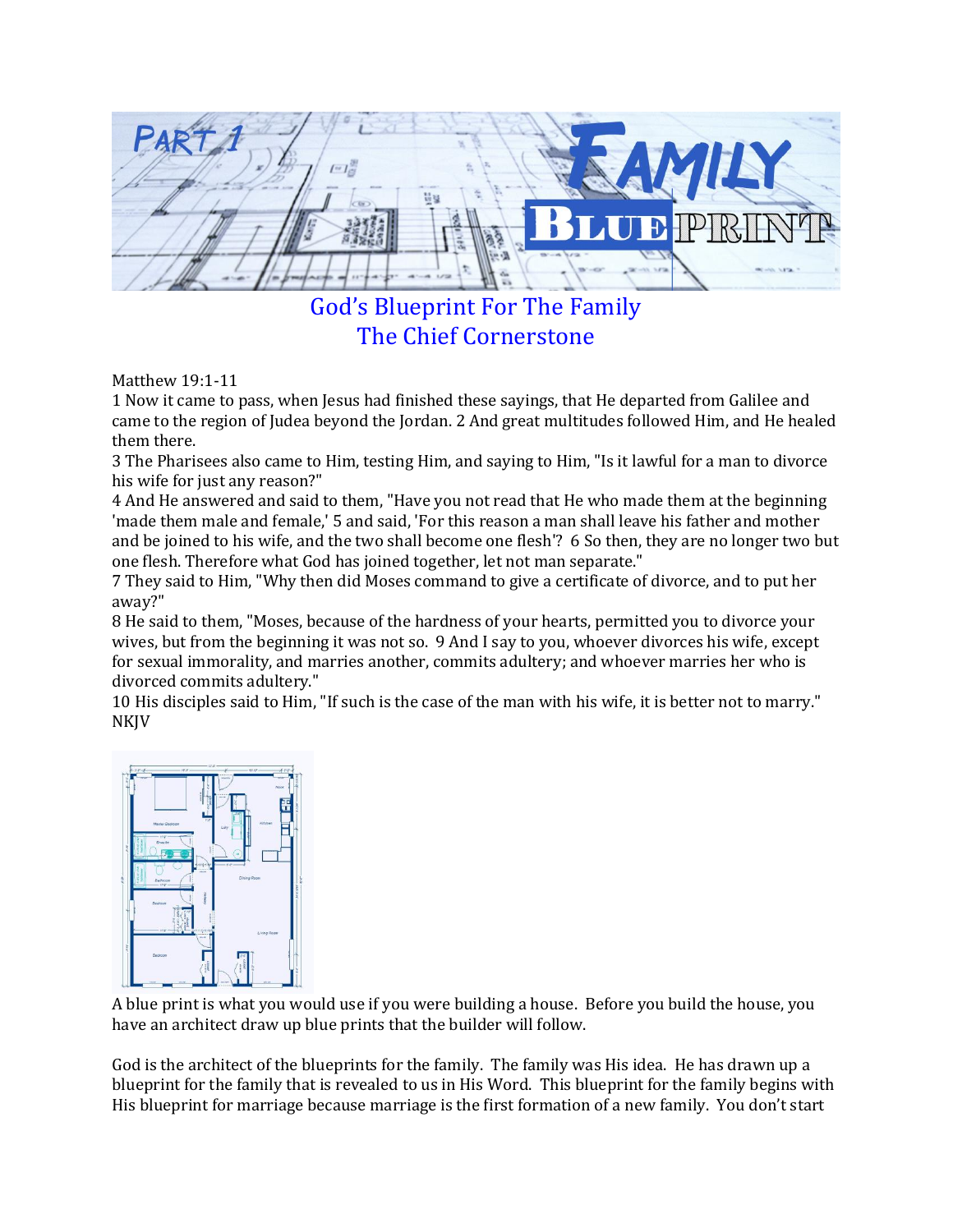having a family when you have children. You start having a family when you get married. Having children do not make you a family. Children are an extension of your family.

The Pharisees were the religious leaders of Israel. They were the spiritual shepherds of the Jews. They had been entrusted with the laws of God. But they rejected God's blueprint for the family and created their own.

Their blueprint for the family included divorce for any reason. This was a great arrangement for them as men. They could put away their wife for any reason and be free of any responsibility for her.

Isn't it true that when we reject God's blueprints and come up with our own, our blueprints always are self-serving? This is the nature of man.

Jesus told the Pharisees that their blue print for the family was wrong. He told them God's original blueprint for the family.

- One man and one woman
- One flesh
- One life time

The only legitimate reason for divorce was if your wife violated the term of one flesh.

The Pharisees thought they had it right but they had it wrong. They thought that what they were doing was following God but they were wrong. They even based their blueprint on scriptures, but they were wrong.

Isn't it true that when we are being self-serving, we can be very deceptive and we can be easily deceived?

Now the Pharisees had a decision to make. Would they believe and follow Jesus or would they continue in their sin?

It was such a blessing for these Jews to have this opportunity to repent. So many people were not giving this opportunity. So many people were walking in darkness without any light.

The Pharisees were not given this opportunity to repent because they deserved it. They had done nothing to earn it. In fact, if anything they deserved to be cut off from God. But God in His mercy chose to give them this opportunity to repent.

It is such a blessing to know the truth about God and His Word. We do not deserve to know the truth. God would be justified if He never spoke to us. We are such rebels by nature. But God in His mercy has brought you here today to hear the truth and to give you the opportunity to repent.

The Pharisees had a choice to make. Would they believe and follow Jesus? Or would they reject Jesus and the truth that He spoke?

Today, we have that same choice. Will you believe and follow Jesus or will you reject Jesus and the truth He is speaking to you?

Now why should the Pharisees believe Jesus and follow Jesus?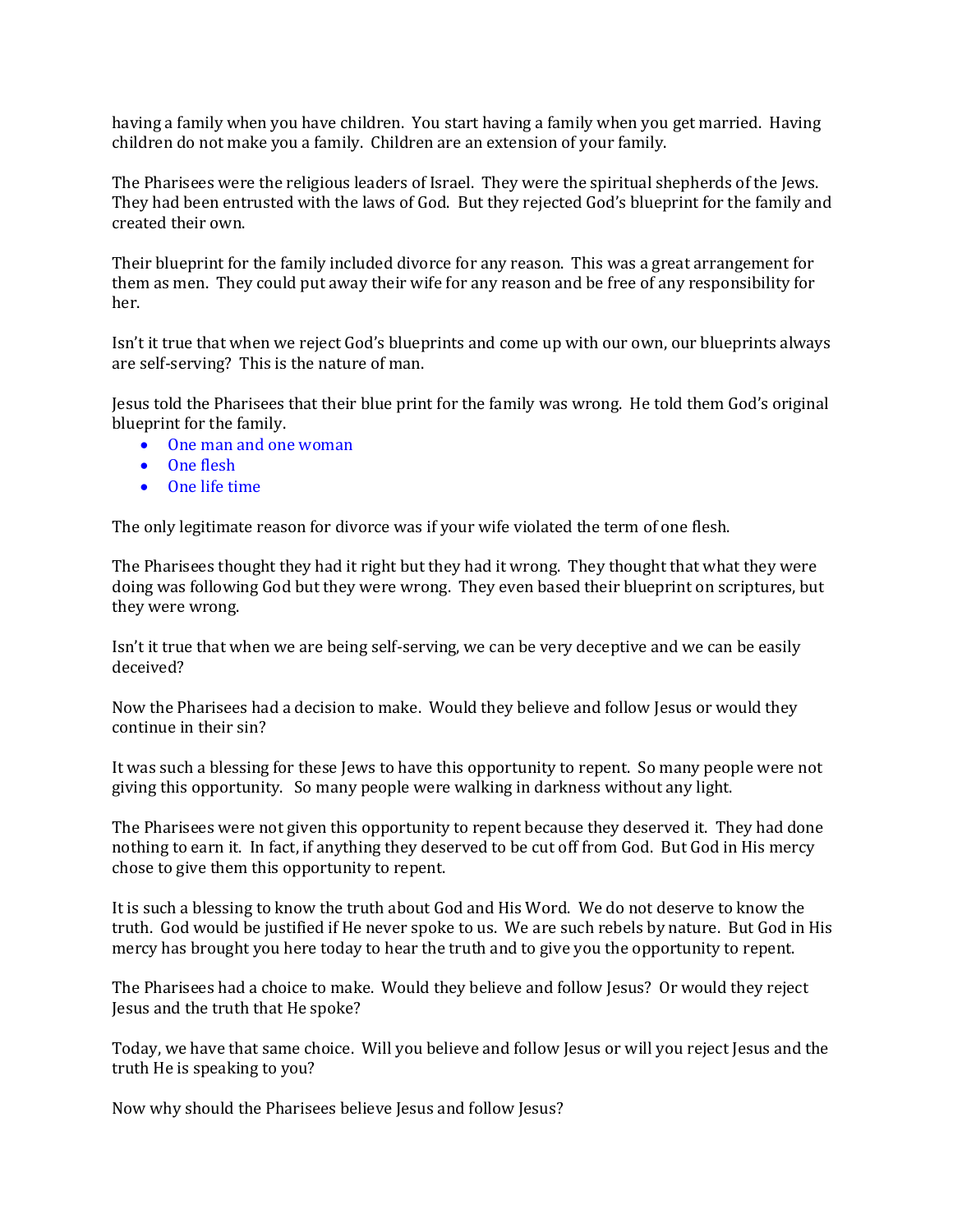

If we were building a building made of cut stone, the most important stone in the building would be the first stone that was laid and it would be called the chief cornerstone.

The chief cornerstone determines the direction that the other stones will be laid. All of the other stones are laid in reference to the chief cornerstone.

The prophets of God in the old testament said God would send a messiah for the Jews who would be the chief cornerstone for His Spiritual Kingdom and house on earth. (Psalms 118:22)

The prophets said that this messiah would be born of a virgin and be God in human flesh, lead the Jews to the truth about God and eternity, suffer and die for the sins of the nation and the world, rise from the dead, ascend unto heaven, and then return one day to rule the world.

A man named Paul was a Pharisee and He believed that Jesus was the chief cornerstone who fulfilled the words of the prophets. He became a missionary for Jesus and planted many churches.

He wrote these words to the church at Ephesus.

Eph. 2:19-22

19 Now, therefore, you are no longer strangers and foreigners, but fellow citizens with the saints and members of the household of God, 20 having been built on the foundation of the apostles and prophets, Jesus Christ Himself being the chief cornerstone, 21 in whom the whole building, being fitted together, grows into a holy temple in the Lord, 22 in whom you also are being built together for a dwelling place of God in the Spirit. NKJV

But for most of the Pharisees Jesus became a stone of stumbling and a rock of offense.

A man named Peter was a Jew who also believed that Jesus was the chief cornerstone who fulfilled the words of the prophets. He also became a missionary for Jesus and planted many churches.

In 1 Peter 2:4-10 he wrote these words that revealed the choice that the majority of the Pharisees made.

## 1 Peter 2:4-10

4 Coming to Him as to a living stone, rejected indeed by men, but chosen by God and precious, 5 you also, as living stones, are being built up a spiritual house, a holy priesthood, to offer up spiritual sacrifices acceptable to God through Jesus Christ. 6 Therefore it is also contained in the Scripture, "Behold, I lay in Zion a chief cornerstone, elect, precious, and he who believes on Him will by no means be put to shame."

7 Therefore, to you who believe, He is precious; but to those who are disobedient,

"The stone which the builders rejected has become the chief cornerstone,"

8 and "A stone of stumbling and a rock of offense." They stumble, being disobedient to the word, to which they also were appointed.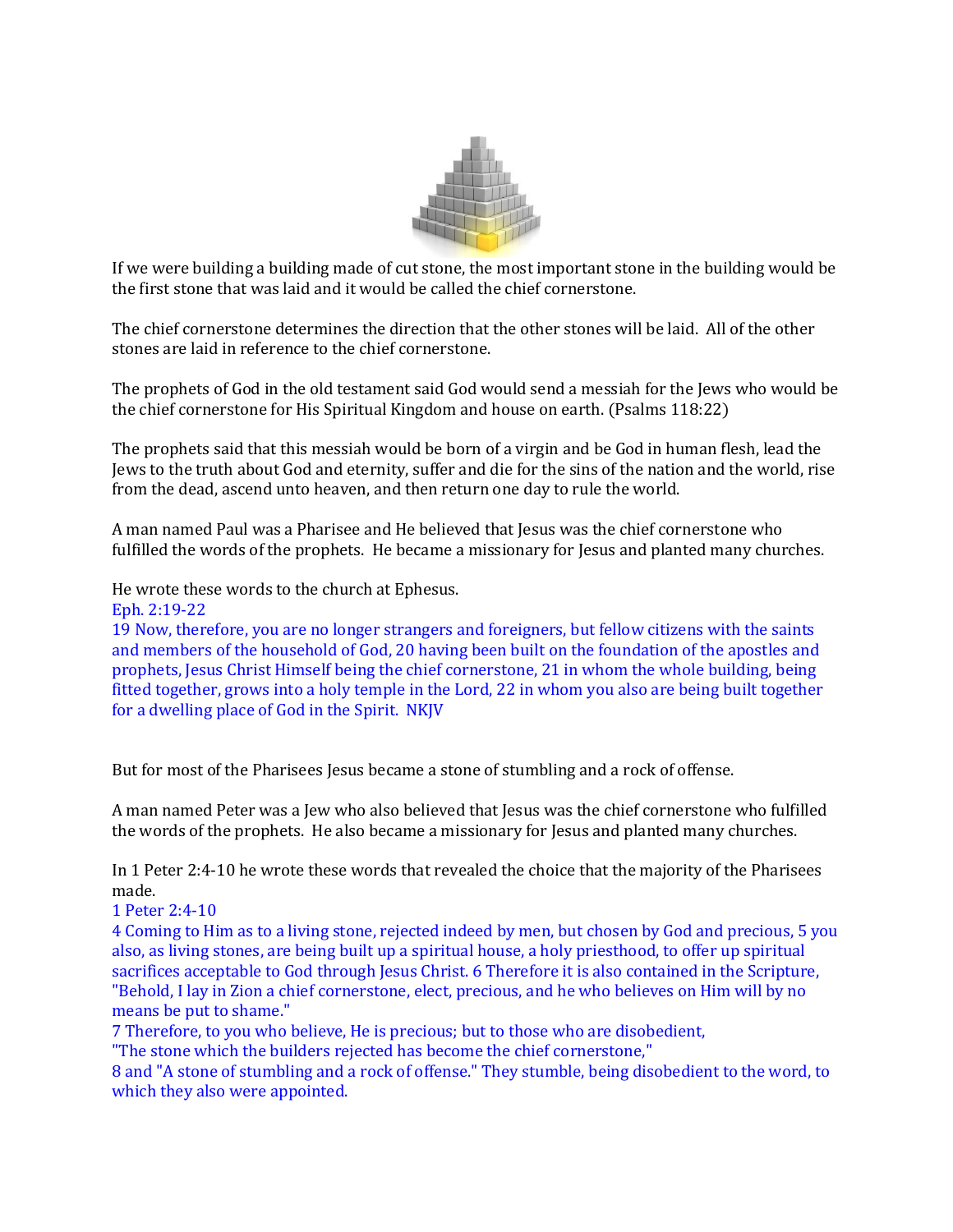9 But you are a chosen generation, a royal priesthood, a holy nation, His own special people, that you may proclaim the praises of Him who called you out of darkness into His marvelous light; 10 who once were not a people but are now the people of God, who had not obtained mercy but now have obtained mercy. NKJV

The word offense in verse 8 is the Greek word skandalon from which we get our word scandalous. The teaching of Jesus was considered scandalous and heretical by the majority of the Pharisees.

In Matthew 19:1-11 Jesus gave them God's blueprints for the family and they considered those blueprints to be scandalous. They rejected Him as their chief cornerstone and maintained their own blue prints for the family.

Whose blueprints for the family will you follow? It is a decision that all of us will make if we decide to get married and have a family.

Will it be yours? Your ideas?

Will it be your family traditions?

Will it be your peers? Your culture?

Will it be your religion?

Will it be Jesus and His blueprints for the family?

Will Jesus be your cornerstone?



The majority of the Pharisees rejected Jesus. What are you going to do?

Some of you have been like the Pharisees and have followed your own blueprint for the family. How has that been working out for you?

Some of you have even divorced for any reason.

God has brought you here today and revealed the truth to you because of His mercy. You certainly don't deserve this opportunity to repent.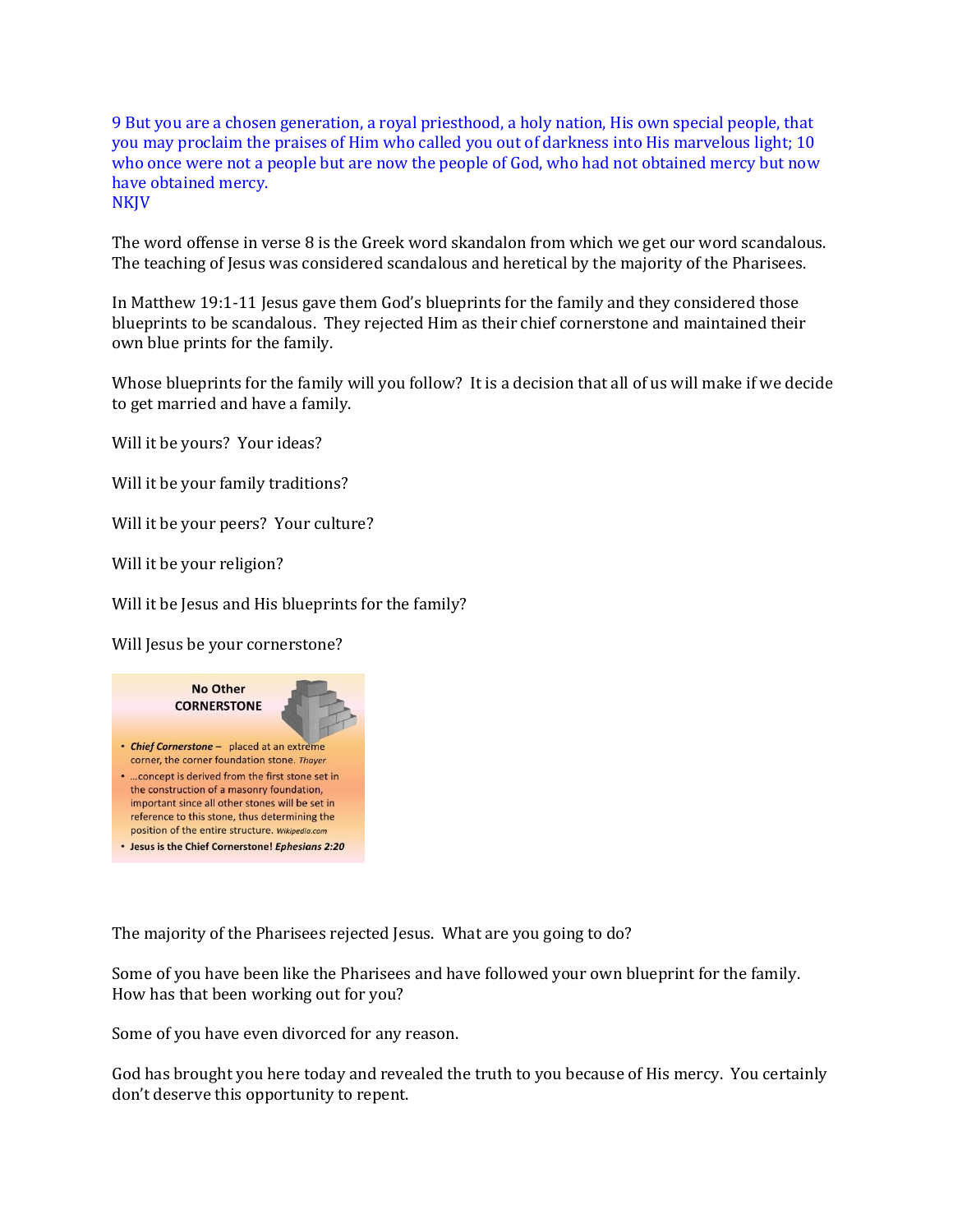The good news is no matter how wrong you have been in your blueprint for your family, if God shows you His mercy and reveals the truth to you and if you will repent and receive Jesus as your chief cornerstone and follow His blueprint for the family, God can make lemonade out of lemon. He can heal the broken hearted. He can set the captives free. He can give you beauty for ashes. He can make you into trees of righteousness. He can rebuild the old ruins. He can reverse the desolation of many generations.

Will you believe and follow Jesus? Will you receive Jesus as your chief cornerstone?

To follow God's blueprint for the family both a husband and his wife must receive Jesus as their cornerstone for their faith and family and follow Him.

As far as we know, Peter was the only one of the 12 disciples of Jesus that was married. When the disciples of Jesus heard His blueprint for the family, they said… "it is better not to marry."

That is sad to me. Why would they say that unless they saw so many married people who were miserable?

Some things never change. A lot of the most miserable people I know are married people. I see very few married couples who grow more and more in love with each other over time. This is a very poor example to the next generation of young people.

The good news is if you will follow God's blueprint for your family, you can experience God in your marriage in such a way that your marriage will bring glory to Jesus Christ and be a testimony to this generation.

God has brought you here today and revealed the truth to you because of His mercy. You certainly don't deserve this opportunity to repent.

As a married couple, will you believe and follow Jesus? Will you receive Jesus as your chief cornerstone?

Some of you have never been married. God has brought you here today and revealed the truth to you because of His mercy. He has shown you His mercy by revealing the truth to you before you get married so that you can follow His blueprint for the family from your wedding day.



Trust God to arrange the meeting!